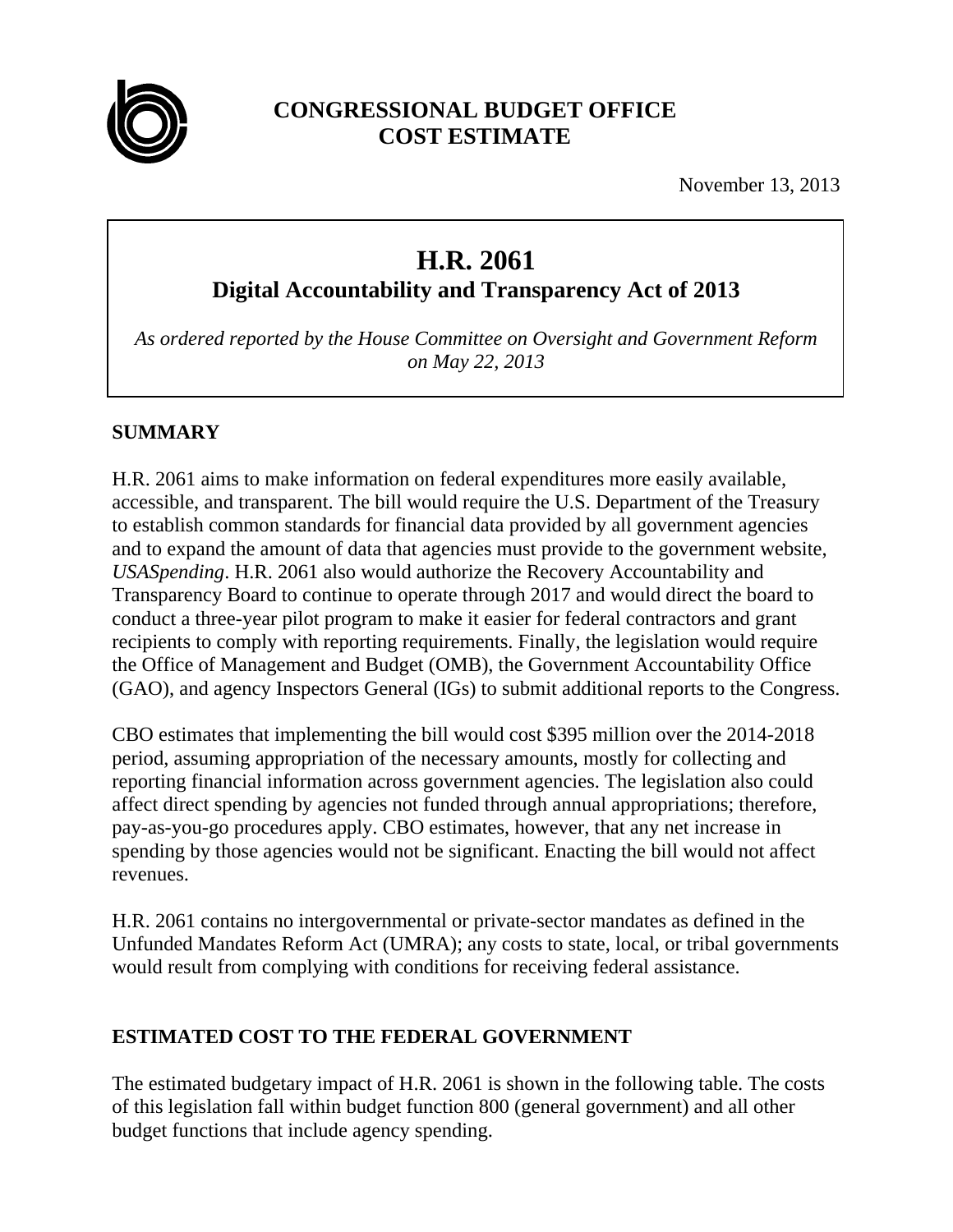|                                                     | By Fiscal Year, in Millions of Dollars |                |      |      |                |          |
|-----------------------------------------------------|----------------------------------------|----------------|------|------|----------------|----------|
|                                                     |                                        |                |      |      |                | $2014 -$ |
|                                                     | 2014                                   | 2015           | 2016 | 2017 | 2018           | 2018     |
| <b>CHANGES IN SPENDING SUBJECT TO APPROPRIATION</b> |                                        |                |      |      |                |          |
| Recovery Accountability and                         |                                        |                |      |      |                |          |
| <b>Transparency Board</b>                           |                                        |                |      |      |                |          |
| <b>Estimated Authorization Level</b>                | 17                                     | 26             | 29   | 30   | $\theta$       | 102      |
| <b>Estimated Outlays</b>                            | 15                                     | 26             | 29   | 30   | $\overline{2}$ | 102      |
| Collection and Reporting of                         |                                        |                |      |      |                |          |
| Federal Data                                        |                                        |                |      |      |                |          |
| <b>Estimated Authorization Level</b>                | 35                                     | 50             | 75   | 75   | 50             | 285      |
| <b>Estimated Outlays</b>                            | 32                                     | 53             | 75   | 75   | 50             | 285      |
| Other Reporting                                     |                                        |                |      |      |                |          |
| <b>Estimated Authorization Level</b>                | 1                                      | $\overline{c}$ | 1    | 3    | 1              | $8\,$    |
| <b>Estimated Outlays</b>                            | 1                                      | $\overline{2}$ | 1    | 3    | 1              | 8        |
| <b>Total Changes</b>                                |                                        |                |      |      |                |          |
| <b>Estimated Authorization Level</b>                | 53                                     | 78             | 105  | 108  | 51             | 395      |
| <b>Estimated Outlays</b>                            | 48                                     | 81             | 105  | 108  | 53             | 395      |

#### **BASIS OF ESTIMATE**

For this estimate, CBO assumes that the legislation will be enacted near the end of 2013, that the necessary amounts will be appropriated near the start of each fiscal year, and that spending will follow historical patterns for similar activities.

#### **Recovery Act Accountability and Transparency Board**

H.R. 2061 would authorize the appropriation of such sums as are necessary to continue the operations of the recovery board through fiscal year 2017. The recovery board was created by the American Recovery and Reinvestment Act of 2009 (ARRA) to oversee ARRA spending and to prevent waste, fraud, and abuse in federal programs. (The board's authority to oversee ARRA spending expired on September 30, 2013, but the Disaster Relief Appropriations Act of 2013 authorized the board to oversee spending related to Hurricane Sandy through the end of fiscal year 2015.) Under the bill, the board would continue to review and report on other federal spending. Based on the recovery board's funding for fiscal year 2013 (\$27 million, after sequestration) and on information from the board, and after adjusting for spending related to Hurricane Sandy and anticipated inflation, CBO estimates that continuing the operations of the recovery board through 2017 would cost \$102 million over the 2014-2018 period, assuming appropriation of the necessary funds.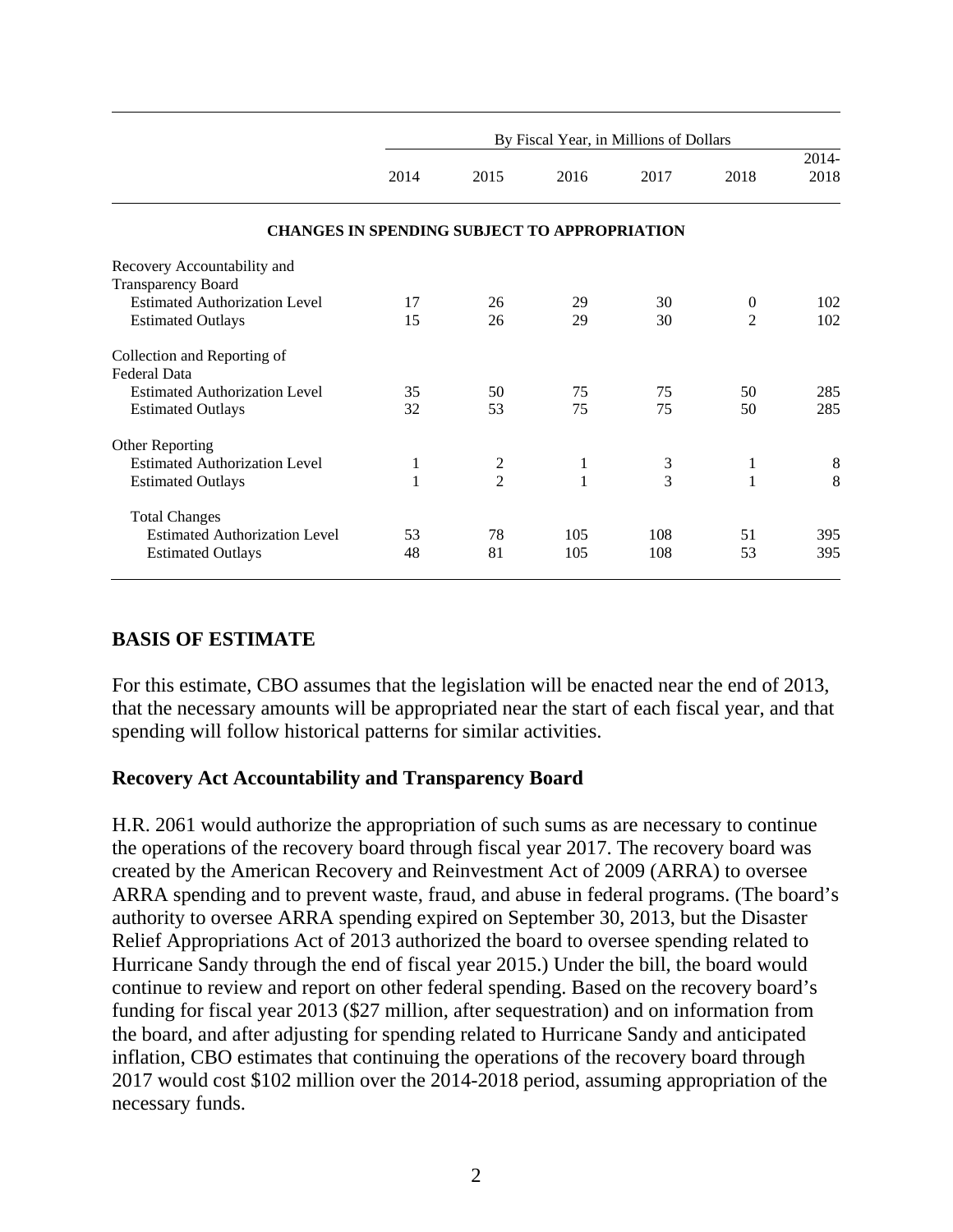#### **Collection and Reporting of Financial Data**

The federal government uses many databases to monitor and track agency spending. For example, three major databases—the U.S. Census Bureau's Federal Assistance Award Data System, the General Services Administration's Federal Procurement Data System, and the U.S. Department of Health and Human Services' website, *Grants—*contain information about federal grants and contracts. That information on federal spending is also available through OMB's website, *USASpending*, which displays award amounts for all federal contracts, grants, and loans. The recovery board's website, *Recovery*, also provides information on federal spending, but it includes detailed information only on activities initiated under ARRA.

H.R. 2061 would transfer responsibility for operating and maintaining *USASpending* to the Treasury Department and expand that website to include all federal spending. The department also would be required to establish standards for developing and reporting data on all federal spending, including the use of unique identifiers for entities receiving federal funds across all government computer systems, so as to allow data from multiple systems to be compared. In addition, the recovery board would be required to conduct a three-year pilot program aimed at improving the transparency of financial reports by consolidating and automating certain financial information. After three years, OMB could expand the pilot program to cover all federal agencies.

Information from OMB, the recovery board, agency IG offices, and other federal agencies indicates that the government currently collects much of the information that would be needed to create a comprehensive database on federal spending as required under H.R. 2061. In addition, the Treasury Department and OMB have taken steps under current law to standardize some reporting requirements and to improve the quality of the financial information provided by all government sources, including *USASpending*.

However, not all of that financial information is standardized, accurate, or readily available as would be required under the bill. For example, a recent GAO report indicates that agencies expend significant time, effort, and resources to develop financial information that they should be able to provide on a daily or recurring basis.<sup>1</sup> GAO also notes that federal agencies use inconsistent definitions in developing, tracking, and reporting on federal spending, so creating a consolidated system probably would be difficult, time consuming, and expensive. Finally, because many of the government's computer systems for managing financial information were designed to serve multiple purposes, changing them while preserving their multiple purposes would be expensive.

 $\overline{a}$ 

<sup>1.</sup> Government Accountability Office, *Federal Data Transparency; Opportunities Remain to Incorporate Lessons Learned as Availability of Spending Data Increase*, GAO-13-758 (September 12, 2013) www.gao.gov/products/GAO-13-758.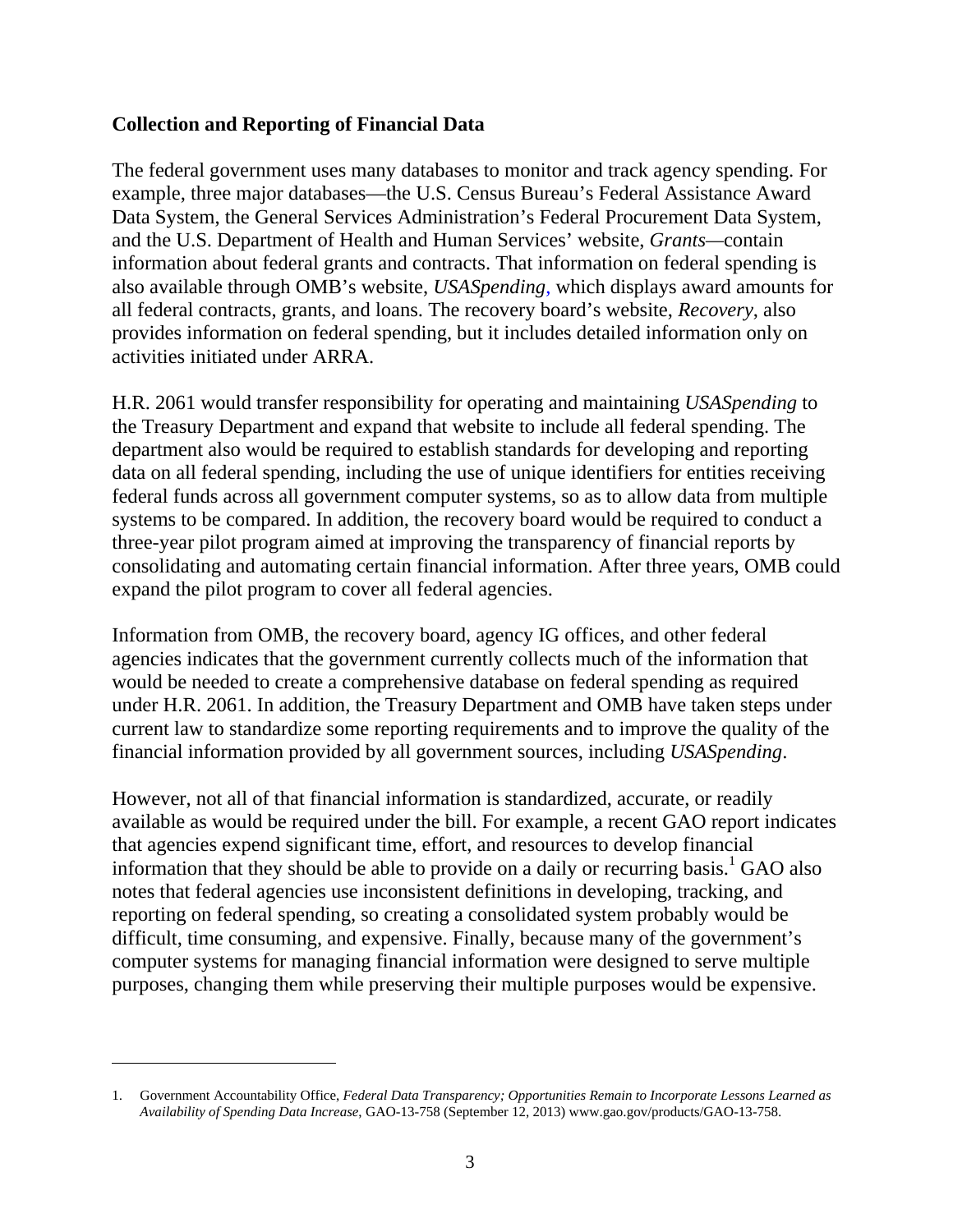CBO expects that improving the government's current efforts to collect and report on financial data would involve the coordinated efforts of 26 federal agencies. We estimate that those new efforts would include modifying numerous computer systems and also further standardizing financial data, training personnel, conducting the proposed pilot program, and improving communications between agencies and recipients of federal funds. Based on information from agencies, OMB, and the recovery board, as well as GAO reports on the performance and history of modifying major federal IT systems and conducting audits of federal agencies, CBO estimates that implementing those provisions would cost \$2 million to \$3 million annually per agency, totaling \$285 million over the 2014-2018 period, assuming appropriation of the necessary amounts.

#### **Other Reports**

H.R. 2061 would require OMB, agencies, and GAO to prepare a number of reports. OMB would be required to review financial reporting practices and to produce a report recommending legislative actions to improve those practices governmentwide. Inspectors General offices and GAO would have to prepare reports every two years about the accuracy of financial reporting. Based on the costs of similar reports, CBO estimates that implementing those provisions would cost \$8 million over the 2014-2018 period, assuming the availability of appropriated funds.

## **PAY-AS-YOU-GO CONSIDERATIONS**

The Statutory Pay-As-You-Go Act of 2010 establishes budget-reporting and enforcement procedures for legislation affecting direct spending or revenues. H.R. 2061 could affect direct spending by agencies not funded through annual appropriations. CBO estimates, however, that any net increase in spending by those agencies would not be significant. Enacting the bill would not affect revenues.

## **INTERGOVERNMENTAL AND PRIVATE-SECTOR IMPACT**

H.R. 2061 contains no intergovernmental or private-sector mandates as defined in UMRA. The bill would change the way state, local, and tribal governments report on their use of federal funds. Some of those changes could increase and others could decrease the costs that such governments would incur to comply with conditions of federal assistance. However, conditions of assistance (and their costs) are not intergovernmental mandates as defined in UMRA.